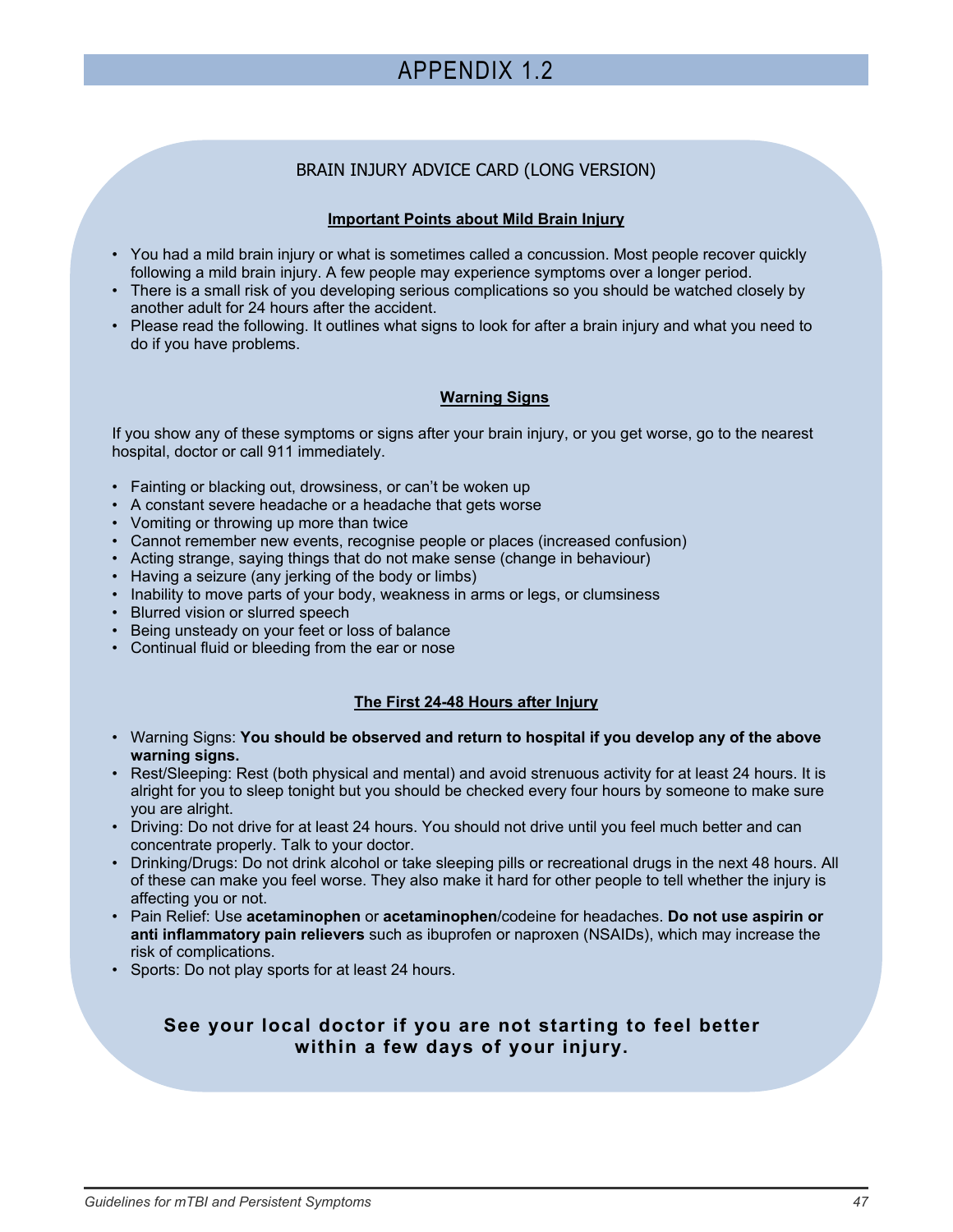# **The First 4 Weeks after Injury**

You may have some common effects from the brain injury which usually resolve in several weeks to three months. These are called **post concussion symptoms** (see below). Tiredness can exaggerate the symptoms. Return to your normal activities gradually (not all at once) during the first weeks or months. **You can help yourself get better by:** 

- Rest/Sleeping: Your brain needs time to recover. It is important to get adequate amounts of sleep as you may feel more tired than normal and you need to get adequate amounts of both physical and mental rest.
- Driving: Do not drive or operate machinery until you feel much better and can concentrate properly. Talk to your doctor.
- Drinking/Drugs: Do not drink alcohol or use recreational drugs until you are fully recovered. They will make you feel much worse. Do not take medication unless advised by your doctor.
- Work/Study: You may need to take time off work or study until you can concentrate better. Most people need a day or two off work but are back full time in less than 2 weeks. How much time you need off work or study will depend on the type of job you do. See your doctor and let your employer or teachers know if you are having problems at work or with study. You may need to return to study or work gradually.
- Sport/Lifestyle: It is dangerous for the brain to be injured again if it has not recovered from the first injury. Talk to your doctor about the steps you need to take to gradually increase sports activity and return to play. **If in doubt, sit out.**
- Relationships: Sometimes your symptoms will affect your relationship with family and friends. You may suffer irritability and mood swings. See your doctor if you or your family are worried.

## **Recovery**

- You should start to feel better within a few days and be 'back to normal' within about 4 weeks. See your local doctor if you are not starting to feel better.
- Your doctor will monitor these symptoms and may refer you to a specialist if you do not improve over 4 weeks up to 3 months.

### **Post Concussion Symptoms**

There are common symptoms after a mild brain injury. **They usually go away within a few days or weeks.** Sometimes you may not be aware of them until sometime after your injury like when you return to work.

❖ Mild headaches (that won't go away)

 Headaches are a common problem after a mild brain injury. They can be made worse by fatigue and stress. Sleeping, resting or taking a break from activities requiring concentration or effort will usually relieve headaches. Pain relievers may help to break a cycle of headaches - use acetaminophen or acetaminophen/**codeine, not aspirin or anti inflammatory pain relievers** such as ibuprofen or naproxen (NSAIDs) as these may increase risk of complications. If your headache gets worse, or cannot be relieved, see your doctor.

❖ Having more trouble than usual with attention & concentration

 No one can concentrate well when they are tired, so it is not surprising that many people have trouble concentrating for a while after they have had a mild brain injury. Maybe you cannot even concentrate well enough to read the newspaper. If you really need to, just read for a short time, and then come back to it when you have had a break. The same thing applies to other areas where concentration is needed. Leave things that need your complete concentration until you are feeling better. If you need to concentrate on something important, do it when you are feeling fresh.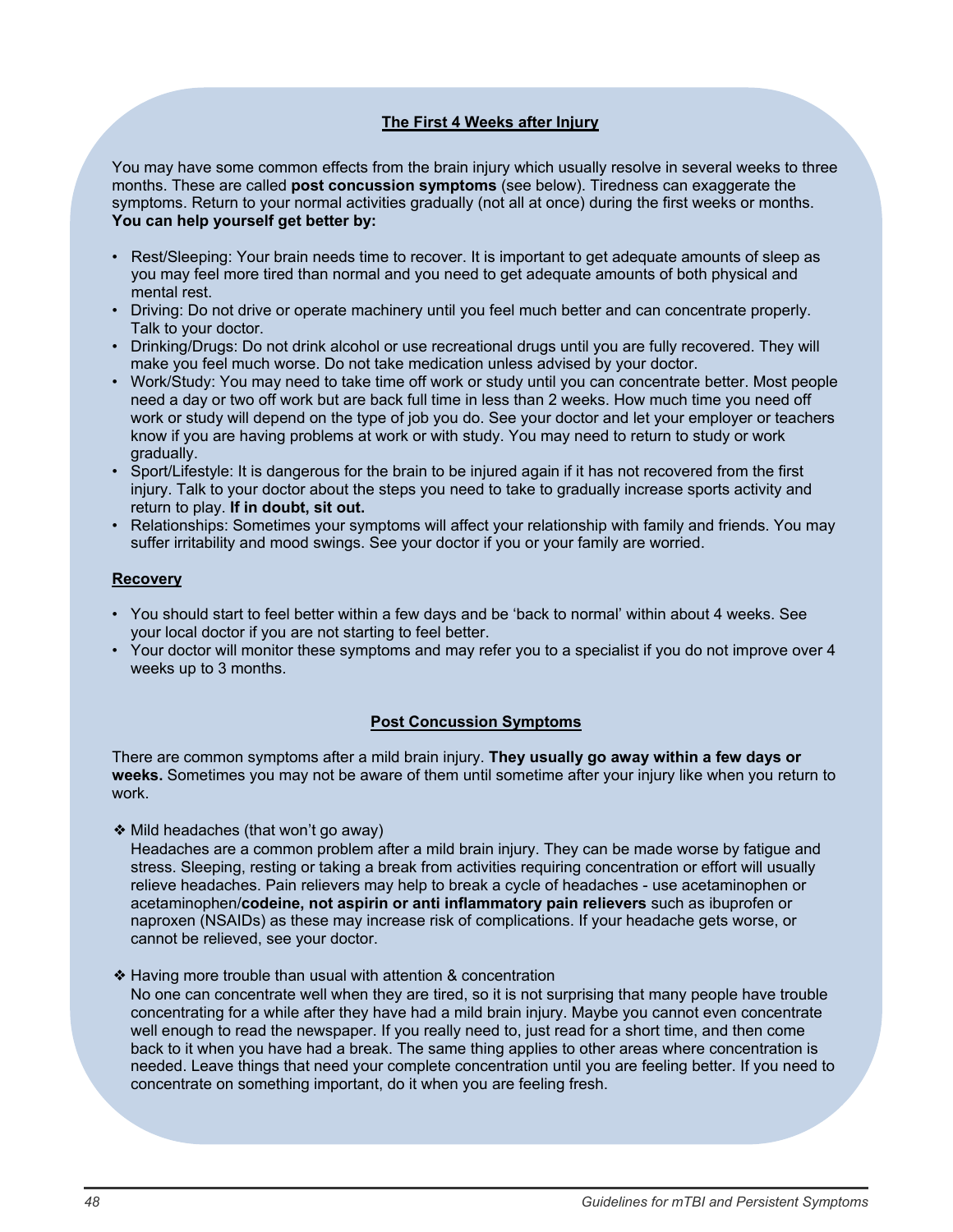- ❖ Having more trouble than usual with remembering things (memory difficulties/forgetfulness) You cannot expect your brain to be as good at remembering things as it usually is. Don't worry if you can't think of a name or a phone number that you ought to know, or if you go to get something, and then can't remember what it is. Your memory is only going to be a problem until you recover. In the meantime, get your family and friends to remind you of important dates and appointments, or write things down.
- ❖ Feeling dizzy or sick without vomiting (nausea)

Occasionally, people find that they get a sick or uncomfortable feeling if they move or change their position quickly. Usually it is only a problem for a few days. If you find that things seem to spin round if you sit up suddenly after lying down, or if you turn your head sharply, it is best to avoid such sudden movements or changes in position until it clears. If the dizziness persists for more than a week or two, see your doctor.

❖ Balance problems

You may find that you are a bit more clumsy than usual. Don't worry if you do find that you are a bit unsteady on your feet, or bump into furniture, or maybe drop things. Just take everything you do a little more slowly. Your brain is the control centre for your whole body. It has to make sense out of all the messages coming in from your eyes and ears and other senses, and to send the right signals to the right muscles for you to be able to do anything. So give yourself more time to do things.

❖ More difficulty than usual with making decisions and solving problems, getting things done or being organized

You may find you are less able to plan ahead or follow through the steps that are required in carrying out an activity. These kinds of difficulties may cause particular problems during the first few days after a mild brain injury but they are usually temporary in nature. When facing situations that present problems or opportunities to plan, it may help to think things through in a more structured and objective way. For example, you may want to ask yourself a series of questions like:

- 1. What do I want to achieve?
- 2. What are the available options?
- 3. What is the best option?
- 4. What steps will I need to take to achieve this?

After these questions have been considered and answered, you can then carry out your plan. Writing down a goal, plan or problem also helps to give structure to your thinking and helps to make things clearer. Using a daily and weekly time table, planner, or keeping a diary can provide structure and ensure that plans are made routinely and on an ongoing basis.

❖ Feeling vague, slowed or 'foggy' thinking

Some people who have sustained a mild brain injury find their thinking is a bit slower. This means they might have some difficulty keeping up with conversations or following directions, and things take longer to get done. Encourage others to slow down by asking questions and having them repeat what they have said. Allow yourself extra time to complete tasks and avoid situations where you are under pressure to do things quickly.

❖ Feeling more tired than usual and lacking energy (fatigue) At first, even a little effort may make you feel very tired. Your brain has less energy to spare than it normally does. If you feel sleepy, go to bed. You will probably find that you need several hours more sleep than you usually do. Let your brain tell you when it needs to sleep, even if it is the middle of the day.